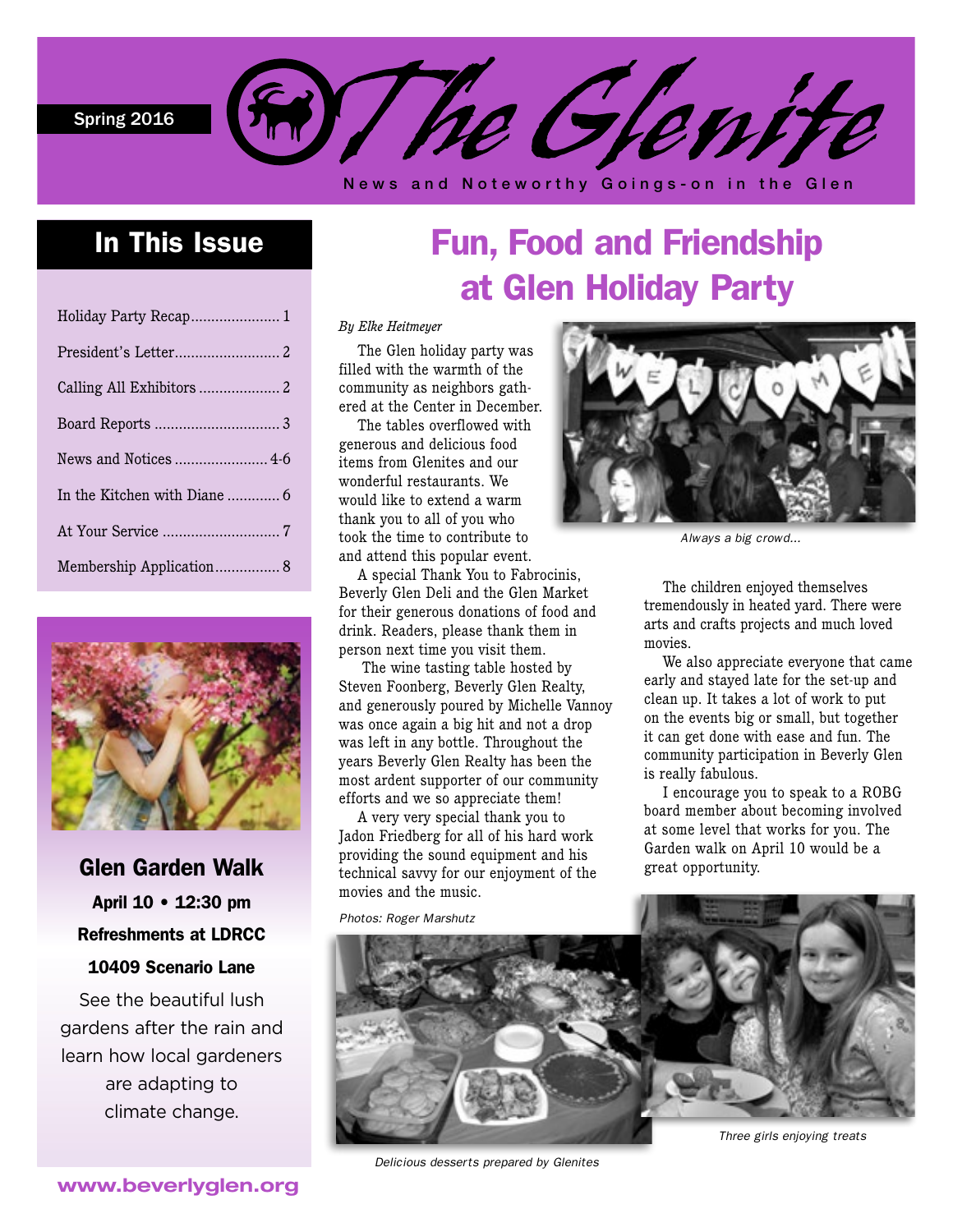*The Glenite Spring 2016*

## Message from the President

Happy Spring to all our Neighbors! Yes, Beverly Glen Canyon is a neighborhood… not like most neighborhoods in the city, but a neighborhood just the same. We are missing a few things that I was raised to "think" that neighborhoods needed. Sidewalks for one. We (for the most part) do not have sidewalks. What a blessing that would be if we could even have an 18 inch pathway on both sides of the Blvd. to walk on, to push a stroller on, to walk a dog on ~~ safely. Have you thought about that? Until we can come up with that solution, we must consider how we travel our streets safely, along the curbs. Do you think about people walking along the curb when you are driving? I know that commuters do not often think about us walkers, but I sure hope that our residents drive cautiously through the Glen.

We are a large neighborhood. Have a great time getting to know your neighbors. Come out to The Garden Walk on April 10<sup>th</sup>! We have such a wonderful and fun time! I look forward to seeing many of you there. Let's get some outdoor fun into our lives here in the Glen!

Enjoy this wonderful Spring, longer daylight hours, green hills and trees!

*Tensie Palmer*

### EXHIBIT AT THE FAIR!

Calling all artists, artisans, crafts people of all ages, jewelry makers, for the annual Fair on Sunday, June 5! If you would like to display your handcrafted work, please contact Karen Simonson at treasurer@beverlyglen.org for information about setting up a booth. No fee for residents of Beverly Glen!

## Friends of The Glen





![](_page_1_Picture_11.jpeg)

Published by The Residents of Beverly Glen, Inc. 10409 Scenario Lane • Los Angeles, CA 90077 www.beverlyglen.org

RBG Board of Directors Roster and Contact Info:

| President                                                  | <b>Tensie Palmer</b><br>president@beverlyglen.org   |  |
|------------------------------------------------------------|-----------------------------------------------------|--|
| Vice President                                             | Gillian Calof                                       |  |
|                                                            | vp@beverlyglen.org                                  |  |
| Treasurer                                                  | Karen Simonson                                      |  |
|                                                            | treasurer@beverlyglen.org                           |  |
| Secretary                                                  | <b>Hildreth Simmons</b>                             |  |
|                                                            | secretary@beverlyglen.org                           |  |
| Board Member at Large                                      | Barbara Rapoport                                    |  |
|                                                            | barbarar@ucla.edu                                   |  |
| Emergency                                                  | Dan Palmer                                          |  |
| Preparedness                                               | emergency@beverlyglen.org                           |  |
| Hillside Federation Rep                                    | Stephen Benson                                      |  |
|                                                            | hillside@beverlyglen.org                            |  |
| LDRCC Representative                                       | Janine Gershon                                      |  |
|                                                            | ldrcc@beverlyglen.org                               |  |
| Membership                                                 | Bob and Elaine Grunauer                             |  |
|                                                            | membership@beverlyglen.org                          |  |
| Neighborhood Council                                       | Robert Ringler                                      |  |
|                                                            | babcnc@beverlyglen.org                              |  |
| Playgroup Representative Daina Danovitch                   |                                                     |  |
|                                                            | playgroup@beverlyglen.org                           |  |
| Social                                                     | Vacant                                              |  |
| Traffic                                                    | Lawrence Imel                                       |  |
|                                                            | traffic@beverlyglen.org                             |  |
| Website                                                    | Jeff Schroeder                                      |  |
|                                                            | website@beverlyglen.org                             |  |
| Zoning & Development Chuck Buell                           |                                                     |  |
|                                                            | zoning@beverlyglen.org                              |  |
| Representative-at-Large Jim Earnhardt                      |                                                     |  |
|                                                            | emergency@beverlyglen.org                           |  |
| The Glenite                                                |                                                     |  |
| Editor:                                                    | Elke Heitmeyer                                      |  |
|                                                            | glenite@beverlyglen.org                             |  |
|                                                            | Photos: Elke Heitmeyer, Marc Olevin, Tensie Palmer, |  |
| Roger Marshutz                                             |                                                     |  |
|                                                            | Design by Bacall: Creative www.bacallcreative.com   |  |
| Please submit articles and notices to:                     |                                                     |  |
| glenite@beverlyglen.org (electronic versions only please!) |                                                     |  |
| Glenite Summer 2016 deadline:                              |                                                     |  |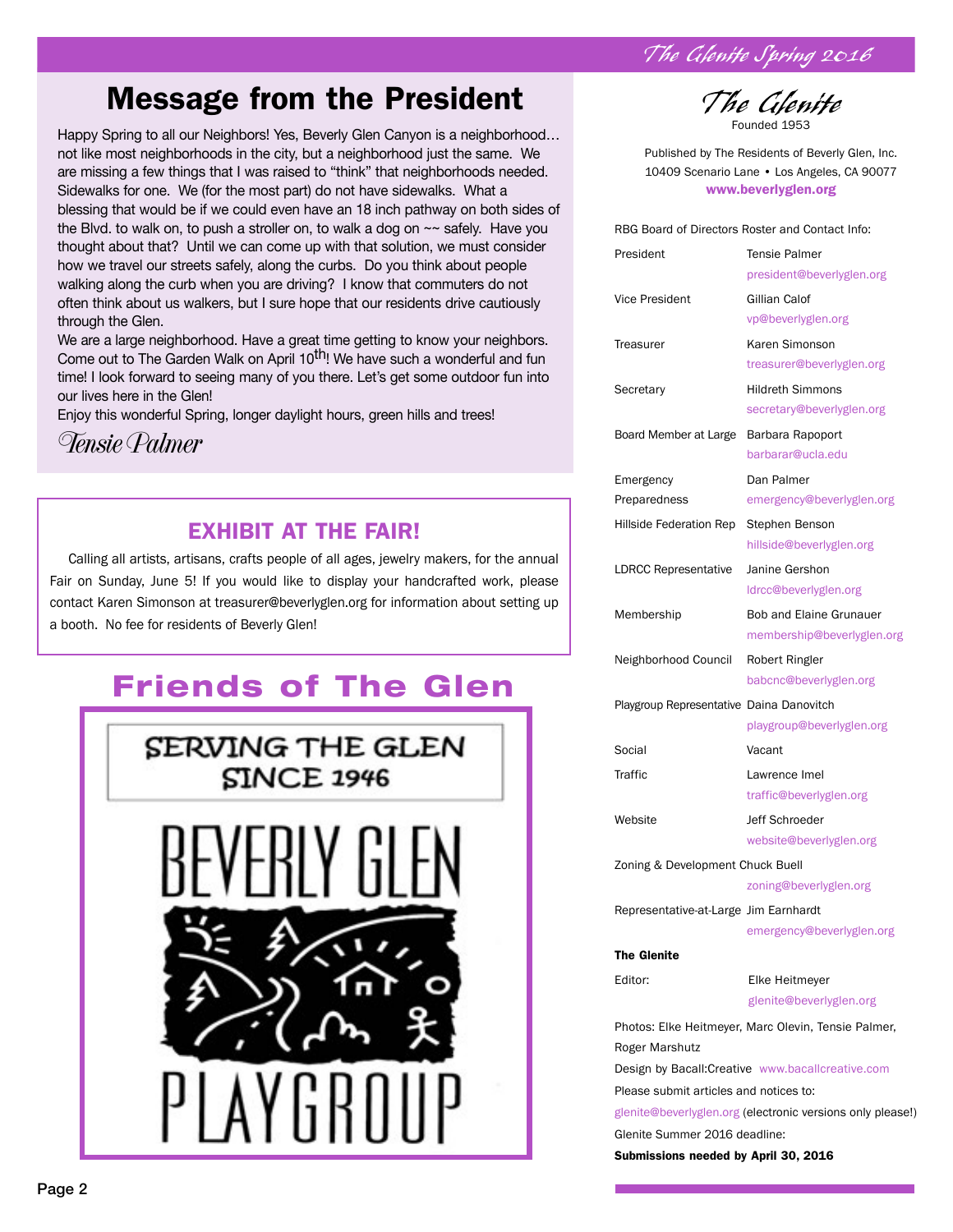### 1<sup>st</sup> Emergency Radio installed and tested!

Combined effort of old and young captured the moment and brought a big part of

Emergency Preparedness to fruition. Installation of the Emergency C o m m u n i c a t i o n Network of Beverly Glen (ECNOBG) started on Saturday March 18, 2016 at Craig O'Connor's carport. This location is the first of similar installations though out the length of North Beverly Glen from Sunset Blvd to Nicada Drive. When power goes out and there

![](_page_2_Picture_5.jpeg)

*Dan Palmer and his crew preparing to test the ECNOBG Kerry Jensen, Zen Jensen, Zane Neelin, Gregg Neelin, Eric Paige, Matt Kauthen, Craig O'Connor & Dan Palmer*

is a need for neighborhood first responders, these communication stations will enable them to coordinate actions.

Following the installation of the 2-way radio, the group hiked up Crater Lane to view the location of the ECNOBG system radio signal extender device. (Repeater) We were joined by Hildreth Simmons, she informed us about rain causing land movement, the need to save rain water and how we all must recycle.

One more task was completed by the group. A full test of the audio signal strength from the Beverly Glen Market to the Beverly Glen Center. We are happy to report that the transmissions were satisfactory!

Emergency Preparedness is alive and well here in Beverly Glen, contact Dan Palmer [\(emergency@bever](mailto:emergency@beverlyglen.org)[lyglen.org\)](mailto:emergency@beverlyglen.org) Volunteer, be prepared.

![](_page_2_Picture_11.jpeg)

![](_page_2_Picture_12.jpeg)

#### CHEERS FOR CALTRANS!

Yes, you heard that right. Caltrans is planning to build a wildlife bridge crossing the 101 Freeway at Liberty Canyon. To find out more about the project go to: [www.](http://www.dot.ca.gov/dist07/travel/projects/) [dot.ca.gov/dist07/travel/projects/l](http://www.dot.ca.gov/dist07/travel/projects/)iberty canyon/. They are not just saving a few turtles in the dessert, they are doing something that will have a lasting impact on OUR local ecology. They will increase the biodiversity and mitigate the effects of climate change. ROBG sent a letter to Caltrans supporting the project. We also encourage Caltrans to add other wildlife crossings in So. Calif. District #7 so that Angeles National Forest could be connected to Castaic Recreational area and Los Padres National Forest.

It gets even better, Caltrans is working with other groups throughout the state to make other crossings. They are planning a wildlife tunnel under HWY #17 in Santa Cruz County. (So much to talk about - so little space.) We are not alone! On the east coast individuals, corporations and governmental agencies are working together to create free passage for wildlife from Florida to Maine!

Now is your chance to make a difference. We need you to write more letters to Caltrans encouraging them to expand their efforts. We also need someone to organize or just volunteer to form a ROBG committee that will help support Caltrans and other organizations in their efforts though out the state.

Write to:

Barbara Marquez, Sr. Environmental Engineer

Division of Environmental Planning - Liberty Canyon Project

**Caltrans** 

100 S. Main St., MS 16A

Los Angeles, CA. 90012

Let's see you at our next meeting the second Monday of the month at 7:30 pm.

**Reds**

Charles Buell, Zoning Chairman

## **GLEN MARKET**<br>Large Selection of Fine Wines & Spirits Available

![](_page_2_Picture_27.jpeg)

**1603 N. Beverly Glen Blvd. • Bel Air, CA 90077 Delivery Available • 310-4741272**

## *Large Selection of Fine Wines & Spirits Available Delivery Available*

#### **Specials**

 Johnnie Walker Blue Label Caymus Cabernet Sauvignon Silver Oak Alexander Valley Cabernet **Cabernets** Opus One Far Niente Duckhorn

 Robert Mondavi Reserve **Chardonnays** Far Niente Cakebread Cellars Chateau Montelena

 The Prisoner Abstract **Champagnes** Dom Perignon

 Veuve Cliquot **Malt Whiskeys**

**Macallan** 

The Glenrothes

**We also have bourbons, gins and much more . . .**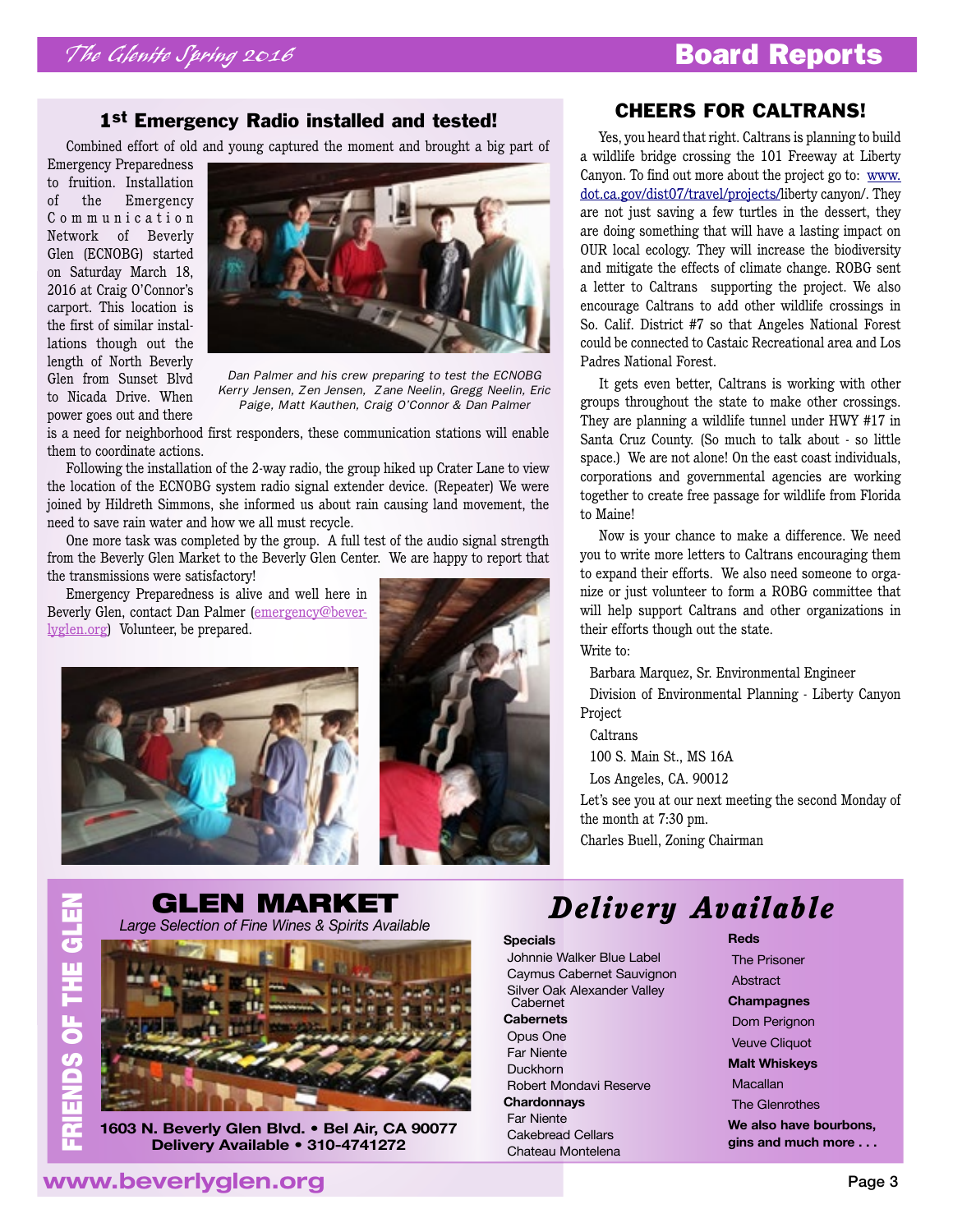## EVERYTHING YOU'VE EVER WANTED TO KNOW ABOUT CHAPARRAL

#### *by Barton Phelps*

Chaparral is the unscientific term for the<br>
most extensive, native plant regime in<br>
California. It's also the state's most most extensive, native plant regime in characteristic wilderness. Driving out of towns and cities in southern California and into what remains of the countryside, one is sooner or later immersed in chaparral. In the canyon overlay of western Los Angeles this dynamic seems to work in reverse. Here the chaparral actually keeps the city away. And in narrow, less well developed canyons like Beverly Glen, the transition occurs with amazing speed and clarity.

While not particularly prepossessing as forests go, chaparral has been around for a very long time, its success goes unquestioned, and the observant find beauty in it. But, as locals are quick to note, this is also a landscape of fear. Having evolved as a fire -dependent ecosystem, chaparral provides perfect conditions for ignition and fueling of fast-moving wildfires.

The California Chaparral Institute informs us that the word chaparral comes from the Spanish chaparro for a dwarf evergreen oak or a thicket of them. Ecologists define it as a semi-arid, shrub-dominated association of woody plants shaped by summer drought, mild, wet winters, and occasional fires that are referred to as sclerophyllous. This term is derived from ancient Greek for "hardleaved" and plants so-named exhibit traits that reduce evaporation. These include waxy coatings, unusually thick cell layers, and recessed stomata - the pores that allow evaporation and the exchange of oxygen and carbon dioxide. The dense low-lying growth is viciously thorny reminding us that protective leather leggings worn by horsemen in Alta California, were called "chaps" for a reason.

Botanists tell us that chaparral began forming in southern California approximately fourteen million years ago at a time when the frequency of summer rains began to decrease. Beginning about ten million years ago the occurrence of fire appears to have increased dramatically, accelerated selection for adaptations that helped plant life survive. Plants requiring more moisture were pushed into canyons and higher elevations.

Then, around two million years ago, coastal uplift occurred, creating some of the modern variation in elevation that we see today. In California, coastal mountains block moist, ocean air from blowing further

inland and seasonal change is defined more by the presence or absence of moisture than it is by variations in temperature. Hot, dry summers and mild, wet winters (much like spring elsewhere in the U.S.) characterize the pleasant "Mediterranean" climate that exists in southern California and only six other regions on Earth. Due to enclosing mountain barriers, there's just enough moisture on its western side to support the chaparral and plant success is tightly regulated in the regime.

For example, while mature endemic tree species, especially Black Walnut (Juglans californica), Mountain Mahogany (Cercocarpus betuloides), and many species of Ceanothus proliferate all over uncleared land beyond the gardens Arroyo House. Live Oaks (Quercus agrifolia) have a much harder time of it. In natural conditions, without irrigation, their success is predictably location-specific and seedlings are successful only on north-facing slopes and even there Oaks will most likely be found growing in lines tracing seasonal streams or barrancas that flow into the watercourse below. Building and planting in undisturbed canyon land means encountering the chaparral and design strategies for both merging and contrasting can useful.

Chaparral requires relatively frequent burning in order to remain healthy and display its natural beauty. The Santa Rosa Plateau Ecological Reserve near Murrieta,

![](_page_3_Picture_13.jpeg)

*Glen chaparral with Glenites*

California, an 8,400 acre natural preserve jointly owned by the State of California, Riverside County, the Metropolitan Water District and the Nature Conservancy displays the effect of scientific habitat management. Its chaparral is invigorated by controlled burning administered by resident ecologists on windless days with firefighters standing by. The fires are started in what is referred to as a stochastic schedule that mimics the randomness in occurrence of natural fire that moved constantly across what is now southern California prior to European colonization. The result is a naturally groomed rolling terrain that bears a remarkable likeness to the pastoral countryside of the south of England.

As of this writing, the chaparral in Beverly Glen has not been subject to a rejuvenating fire since the Bel Air fire over a half century ago and it shows. Even before the severe drought of the last four years it presented a notably stressed appearance with accumulations of disturbance plants, exotic grasses, and overgrown, disfigured trees and shrubs often growing horizontally in desperate competition for sunlight. A deep layer of duff covers much of the forest floor. Recently, native trees have died in great numbers and a huge amount of fuel is present. The chaparral of Beverly Glen is literally dying for a fire.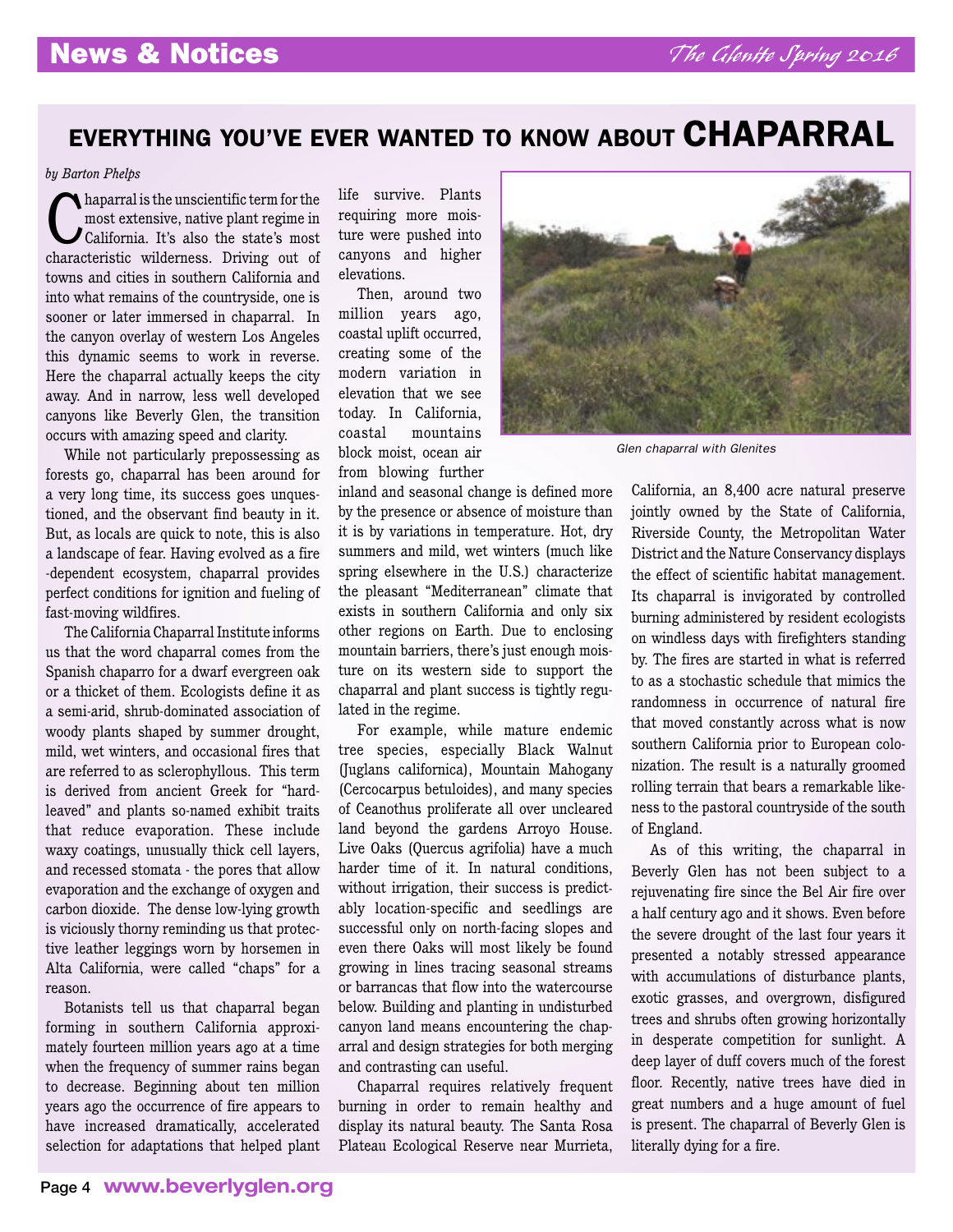## News & Notices

![](_page_4_Picture_1.jpeg)

 $April 2142 2001$ Today I am on this buchiful manuel hill, I feel face asso a bild soring in the cur. and that today may be my last to ensor it, because after tommarp to because a big test the collision this moment on I will with think of today, seconded<br>by plants. There's a bench is a bench I am sitting on that can see 3 a bentiful veins. right néw I am happy *los*<br>my mom is watching over

me by the way my *Thane*<br>is Ledie and <del>I</del>'m ben. twrning **Nin** June 17, *the reservoir. For more details see the winter 2015 edition. Email [Glenite@BeverlyGlen.org](file:///Users/patricia/Documents/%20Jobs%20in%20Progress/Glenite/2016Spring/x-webdoc://7B3DFE12-D021-4B65-A9A5-2DCC6ECB185D/Glenite@BeverlyGlen.org), if* 

#### *you need directions.*

### WHY THE GLEN IS SO SPECIAL!

#### *by Gillian Calof, VP, ROBG*

We all know the Glen is special for many reasons. When I moved here 10 years ago I immediately knew this was the case. From the beautiful semi-rural setting and its fauna and flora to being able to see stars at night - our ately knew this was the case. From the beautiful semi-rural setting and its fauna and flora to being able to see stars at night - our spot in the City of Los Angeles is unlike any other. It's rare to be able to live in a metropolis and yet feel like you live in the country at the same time. But despite these things it's perhaps our residents and community that I love best.

Our community is a rich one - the people are friendly, kind and support one another. Five years ago the breadth of this community expanded further when our family became members of Beverly Glen Playgroup. Our young children have not only made friends with numerous other children in the community, but we've made many lovely friends ourselves. Through these friendships we have helped each other out with childcare; we've organized many playdates and birthdays and BBQs; we've carpooled to and from school on days we have outside commitments (reducing the number of cars coming and going from Beverly Glen Place as an added bonus!); and, we've spent countless hours picnicking together at Briarwood Park. These friendships have only just added to the spirit of the Glen community. We are all so fortunate to have this rare gem of a neighborhood in Los Angeles. n Assoc. is strongly encouraged. The more members we have, the stronger we are, and the more power we have in City Hall!

![](_page_4_Picture_9.jpeg)

### A new little Glenite!

Adriana and Lawrence Imel are happy to announce the birth of their daughter, Chloe Florentina Imel. Chloe was born at the UCLA Hospital (Go Bruins!) on October 8, 2015. She weighed 6 pounds, 4 ounces and was approximately 19 inches long. The community rejoices with them and is looking forward to meeting little Chloe!

### *The Glenite Spring 2016*

![](_page_4_Picture_13.jpeg)

*In the Kitchen with Diane*

### SLOW ROASTED TOMATO TAPENADE

Recently we entertained for a friend's 60th birthday and one of the guests, our friend Orly, brought the most delicious tapenade. I asked her for the recipe for this column.

#### **Makes about 1 1/2 cups**

#### **Ingredients:**

- 3 small baskets of mid-size cherry tomatoes (organic if possible)
- 1 tsp. fresh thyme leaves (no stems)
- one small pinch chili flakes (optional) or substitute with 2 cloves of fresh garlic peeled
- pinch of fresh ground black pepper
- pinch of kosher or sea salt
- $\cdot$  1  $\frac{1}{4}$  cups olive oil

Cut each tomato in half; combine all of the ingredients in an oven proof baking dish (glass or ceramic is best) and let sit for 1 hr.

Preheat oven to 275 degrees.

Bake the ingredients for one hour at 275, lower the temp. to 225 and bake 3-4 hours.

This is delicious with a soft goat cheese on bread with lox, or can be used with pasta—just stir in at room temp. into the hot pasta.

This will keep, refrigerated, for about one week.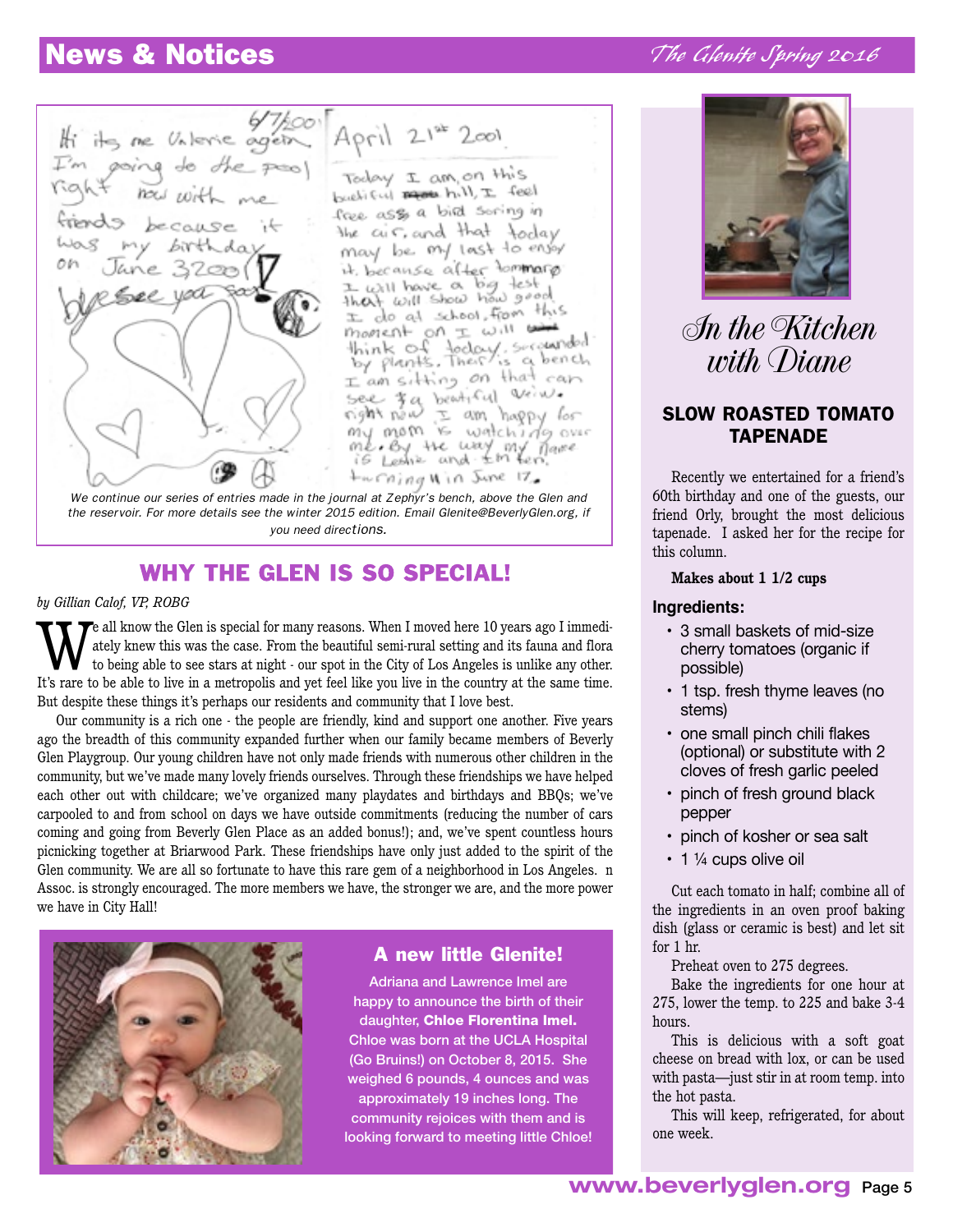### Gypsy Sound Revolution in the Glen and at Vibrato!

Frenchman Cedric Leonardi arrived in the Glen five years ago with his 1995 Maple Custom Yamaha drum kit, affectionately know as his " Japanese wife" and a suitcase of Indian kurta, his preferred style of dress. Marrying the Glen's long time Australian resident Hedda Leonardi saw a convergence of food, music, yoga and travel. The couple - who have five daughter between them- started two passion projects, one based on Cedric's roots as drummer for the world famous Gipsy Kings, the other based on Hedda's long time love affair with whole foods and yoga. The Gypsy Sound Revolution, as the music project is called, mixes the Gipsy Kings rumba from Cedric's home town Montpellier with the rhythms of the tribe that are the descendants of all gypsy culture, the Manganiyar of Rajasthan. For a few years now, their Beverly Glen

![](_page_5_Picture_4.jpeg)

residence has been hosting Cedric's fellow Gipsy Kings band mates Mario and George Reyes and their three Rajasthani band mates, Manjoor, Dilawar and Nehru Khan. The Indo-Gypsy fusion project has been setting audiences on fire with a launch at The Kennedy Center ( Aired through TED on July 16, 15), performances in front of Mick Jagger and the Maharajah of Jodhpur for the Rajasthan International Folk Festival. April 20th, the group will perform at "our LA home," VIBRATO, on top of the Glen, the classiest club in the

US, run by dear friend Eden Alpert.

For more information on the music www.gypsysoundrevolution.com

Hedda will organize a global cooking event at the community center. Learning how to make Dhal, Roti and Salad Nicoise! A community event in early May. Look for the announcement email and posters.

![](_page_5_Picture_9.jpeg)

**Longtime Glen resident Janice Convery**  has recently become a member of the U.S. Coast Guard Auxiliary, the all-volunteer arm of the U.S. Coast Guard. As a USCGAUX member, she, along with 31,000 other Auxiliarists nationwide, is tasked with providing recreational boater safety and assisting the Coast Guard in its missions (excluding law enforcement). Beverly Glen is less than 10 miles to the ocean, which makes living here a great way to enjoy the best of both worlds--canyon and seaside.

The community appreciates Janice' willingness to serve.

### BEAUTIFUL GLEN GARDENS ARE BECKONING

#### *By Renee Ordeneaux and Elke Heitmeyer*

Enjoy the varied and beautiful gardens showcased on April 10. Learn about new plants and watering techniques, enjoy the lushness the rains have brought out.

Share your gardening tips and tricks with your neighbors as you walk our beautiful canyon. There will be new gardens to explore and old favorites to revisit. The community greatly appreciates the hosts for opening their properties to us.

We will meet for refreshments at 12:30 pm at the Les & Dorothy River Community Center (LDRCC), 10409 Scenario LN at the corner of Beverly Glen Place, behind the former Four Oaks Restaurant. Wear comfortable walking shoes. The event is free to current members and \$5 for each non-member adult.

If you haven't paid dues for 2016, please bring cash, check or credit card to renew your annual membership or visit www.beverlyglen.org to renew online.

Please contact Renee if you're interested in volunteering to help out on the day at 310-383- 3560 or email [social@beverlyglen.org.](file:///Users/patricia/Documents/%20Jobs%20in%20Progress/Glenite/2016Spring/social@beverlyglen.org)

![](_page_5_Picture_19.jpeg)

Page 6 **www.beverlyglen.org**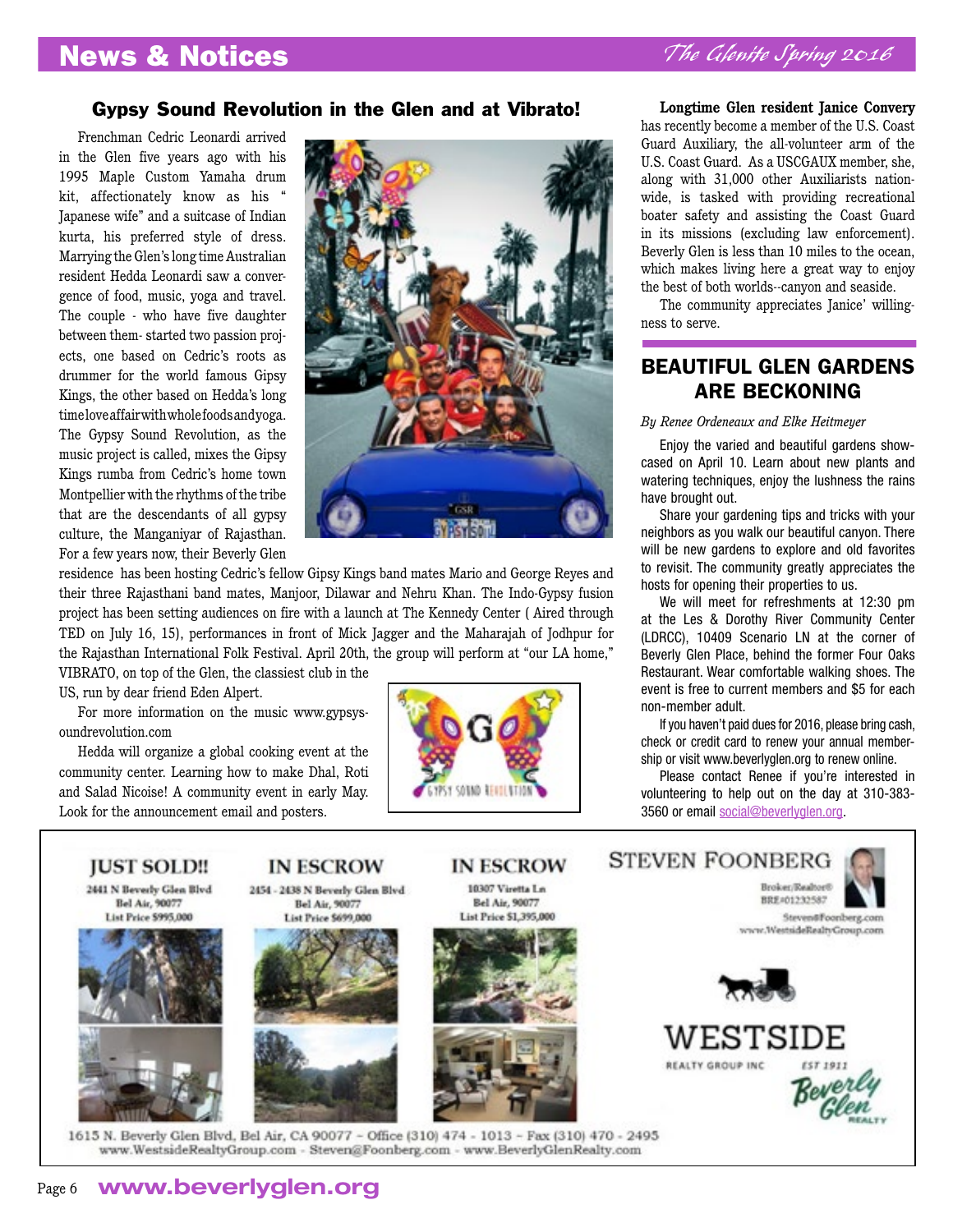### <u>It Idal Schvi</u> At Your Service

![](_page_6_Picture_2.jpeg)

**Beverly Glen CLEANERS & LAUNDRY** 

> **EXPERT ALTERATIONS SAME DAY SERVICE**

### $(310)$  475-2212

1619 N. Beverly Glen Blvd. Los Angeles, CA 90077

![](_page_6_Picture_7.jpeg)

Give a little time to the Residents Association to keep your community as safe and friendly as it is. Participate in a committee, attend the monthly board meetings. Just a few hours a month will go a long way towards keeping the Glen special. Plus you get to interact with other fabulous Glenites, who care about our beautiful community. Email Gillian, vp@beverlyglen.org with questions or to offer your participation.

![](_page_6_Picture_9.jpeg)

![](_page_6_Picture_10.jpeg)

**SPRINKLER REPAIR & INSTALLATION** NEW LAWNS . HEDGE WORK . TREE SERVICE **MOWING & EDGING** DRIVEWAY WASHING & CONSTRUCTION

Residential & Commercial . Call for Free Estimate **Glen References Available!** 

**JAVIER OLMOS**  $(818) 652 - 3114$ 

**OBERTO OLMOS** (818) 893-6766

![](_page_6_Picture_16.jpeg)

#### **STEVEN FOONBERG** Broker / Realtor®

O 310.474.1013 F 310.388.5889 Steven@Foonberg.com www.WestsideRealtyGroup.com CalBRE #01232587

1615 North Beverly Glen Boulevard Bel Air, California 90077

### **BEVERLY GLEN REALTY**

A Tradition in the Glen Since 1911

**SHARALEE FLESCHE Replace** 

1615 North Beverly Glen Boulevard | Los Angeles, California 90077 Telephone 310.474.1013 x303 | Cellular 310.967.9025 | Fax 310.470.2495 sharaleef@gmail.com | DRE #01862702 | www.sharaleeflesche.com

### LAWRENCE J. IMEL. ESQ. BUSINESS AND PROBATE LITIGATOR

LURIE, ZEPEDA SCHMALZ & HOGAN, APC

9107 WILSHIRE BOULEVARD, SUITE 800 BEVERLY HILLS, CALIFORNIA 90210-5533 TELEPHONE: (310) 274-8700 LIMEL@LURIE-ZEPEDA.COM

WWW.LURIE-ZEPEDA.COM

![](_page_6_Picture_28.jpeg)

### **www.beverlyglen.org**